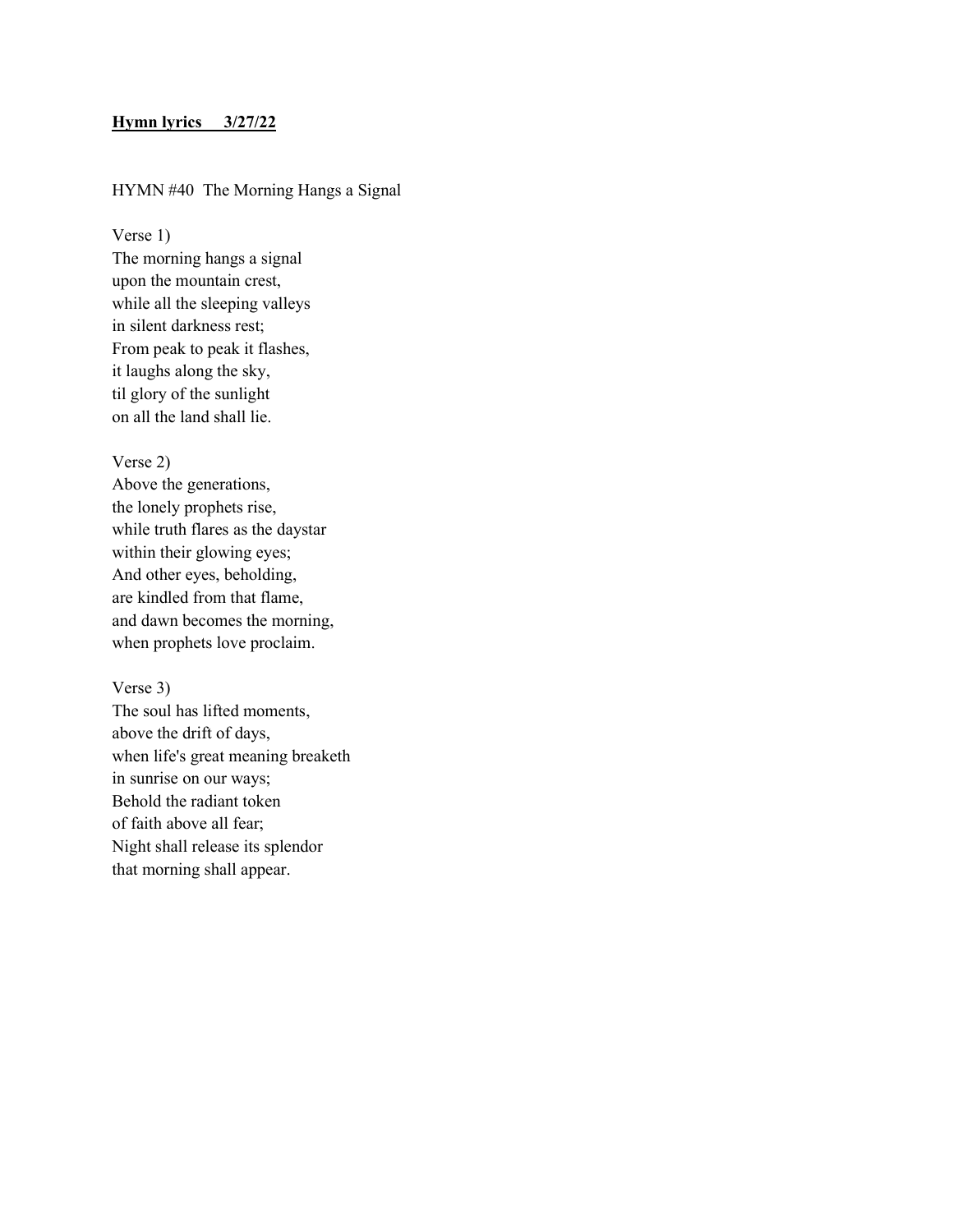## Hymn #114 Forward Through the Ages

#### Verse 1)

Forward through the ages, in unbroken line, move the faithful spirits at the call divine: gifts in differing measure, hearts of one accord, manifold the service, one the sure reward.

(Chorus) Forward through the ages, in unbroken line, move the faithful spirits at the call divine.

## Verse 2)

Wider grows the vision, realm of love and light; for it we must labor, till our faith is sight. Prophets have proclaimed it, martyrs testified, poets sung its glory, heroes for it died.

(Chorus) Forward through the ages, in unbroken line, move the faithful spirits at the call divine.

#### Verse 3)

Not alone we conquer, not alone we fall; in each loss or triumph lose or triumph all. Bound by God's far purpose in one living whole, move we on together to the shining goal.

(Chorus) Forward through the ages, in unbroken line, move the faithful spirits at the call divine.